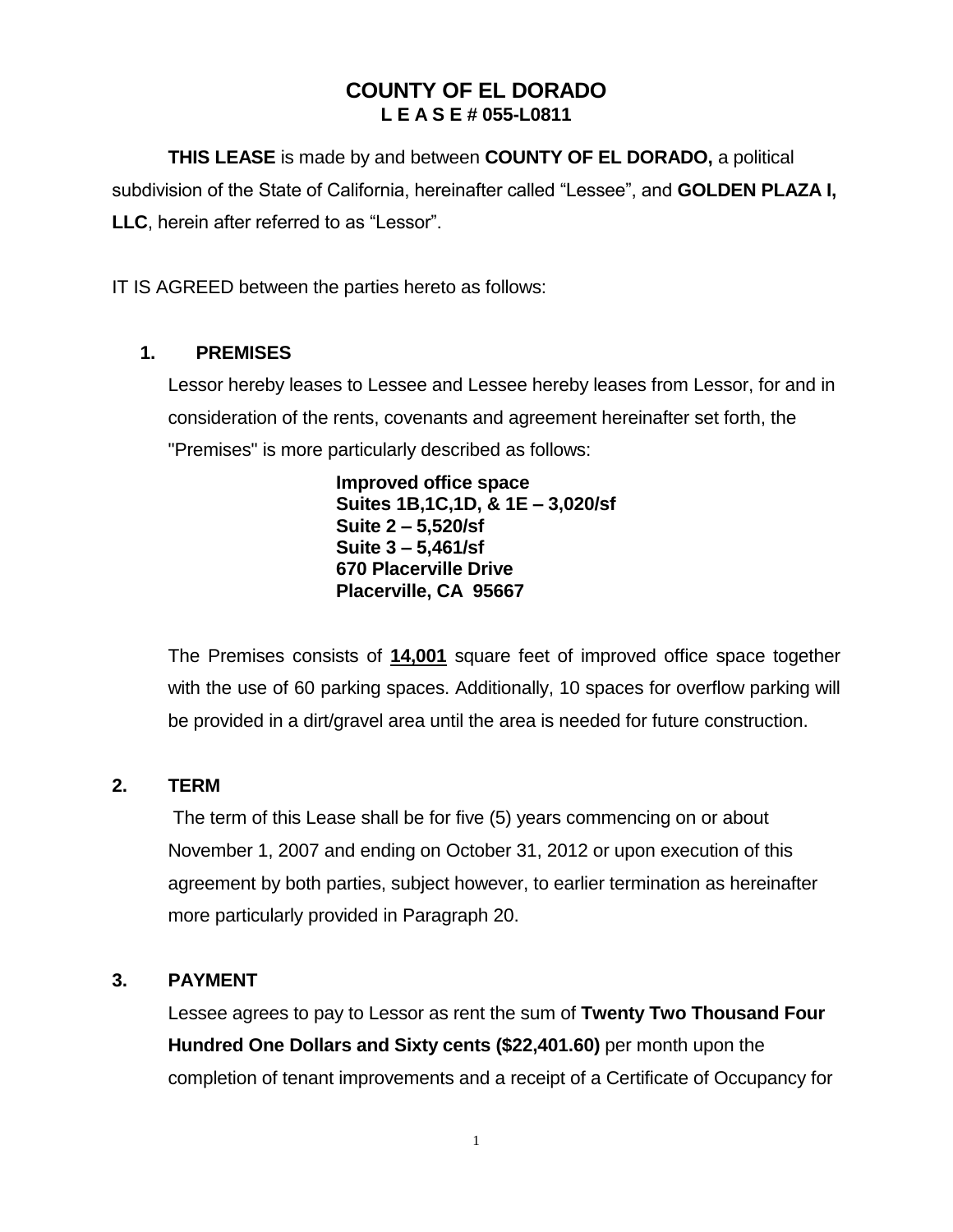the referenced premises. Rent payments shall be payable on the first day of each and every month thereafter until October 31, 2012. Said monthly rent amount shall be adjusted on November 1, 2008, and annually thereafter, in an amount equal to two and one half (2.5%) percent of the then current monthly rent amount. Rent shall be paid to the order of: **Golden Plaza I LLC, P.O. Box 188321, Sacramento, CA 95818: Attention: Brady McGuire.**

#### **4. TENANT IMPROVEMENTS**

A. LESSOR shall construct and install the tenant improvements as set forth herein Exhibit "A" of which are incorporated herein by reference. Lease will commence upon completion of tenant improvements and a certificate of occupancy is issued.

B. LESSOR acknowledges that with the execution of this lease, the County of El Dorado will lease and occupy over 50 percent (50%) of the Premises and accordingly, LESSOR, covenants and agrees that all tenant improvements and ADA modifications required pursuant to the terms and conditions of this lease shall be only undertaken by a contractor(s), subcontractor(s), including LESSOR, who covenant and agrees:

1) To pay and require payment of wages according to a scale of prevailing wage rates determined by California law, which scale is on file at the El Dorado County Department of General Services, Facilities Division and shall comply with all wage requirements, as set forth in Labor Coder Section 1770 et. Seq., 1773.2, 1775, 1776, 1810 and 1813.

2) To comply with the provisions of Labor Code Section 1776 by keeping and maintaining accurate payroll records. LESSOR covenants and agrees, and each Contractor or subcontractor shall be required to covenant and agree that a certified copy of all of their payroll records with respect to the construction or installation of any tenant improvements or ADA modifications shall be available for inspection at all reasonable hours at the principal offices of the LESSOR, contractor(s) or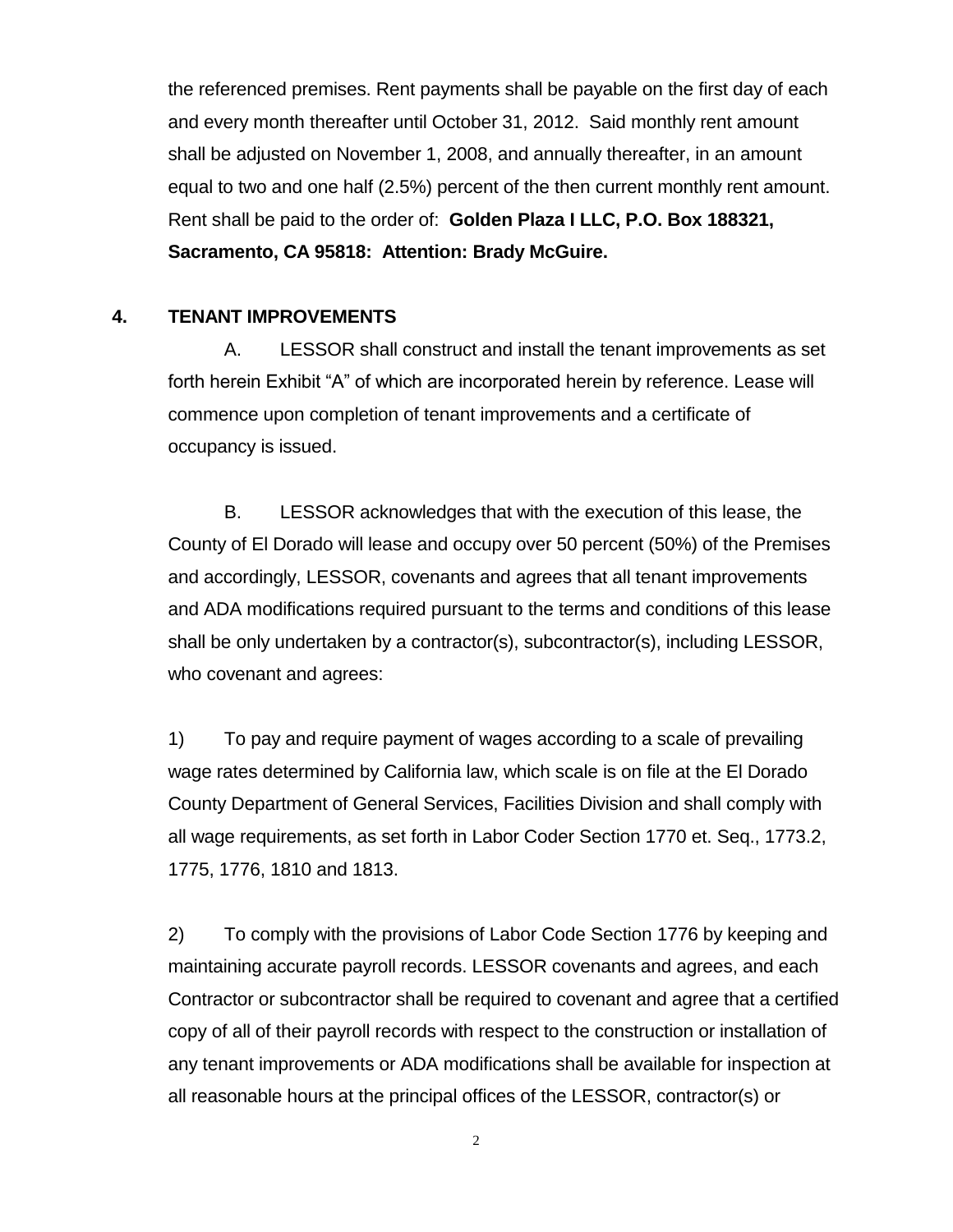subcontractor(s).

C. LESSEE agrees to pay LESSOR, in addition to the rent provided for in paragraph 3 above, for the tenant improvements the sum of **Seventy-Six Thousand Nine Hundred Ninety-Four Dollars and Thirteen Cents (\$76,994.13).** Said amount shall constitute payment in full for said tenant improvements and shall be paid within fifteen days of execution of this lease.

D. LESSOR agrees, that it shall be solely responsible for the cost and expense incurred to make the changes necessary to bring the subject Premises up to the accessibility standards of the Americans with Disabilities Act.

#### **4. OPTION FOR ADDITIONAL TERMS**

Lessee shall have the option to Lease the subject Premises for two (2) additional three (3) year terms after the initial Lease expiration date of October 31, 2012. Lessee shall notify Lessor in writing approximately sixty (60) days prior to the expiration of the first five (5) year term and each additional two (2) three (3) year term thereafter, should Lessee elect to exercise said option (s). Additionally, Lessee shall have the "first right of refusal" for any additional space or spaces that may become available at said facility location during the entire term of this agreement. Lessor agrees to provide Lessee with a sixty (60) day period during which time the Lessee may express its interest in leasing said available space or spaces.

## **5. USE OF PREMISES**

The Premises are leased to the Lessee for the purpose of conducting business and activities permitted by law, including any government operations or uses related thereto. These lease terms shall be binding on and shall inure to the benefit of the successors and assignees of both parties.

#### **6. PROHIBITED USE**

Lessee shall not commit or permit the commission of any acts on the Premises nor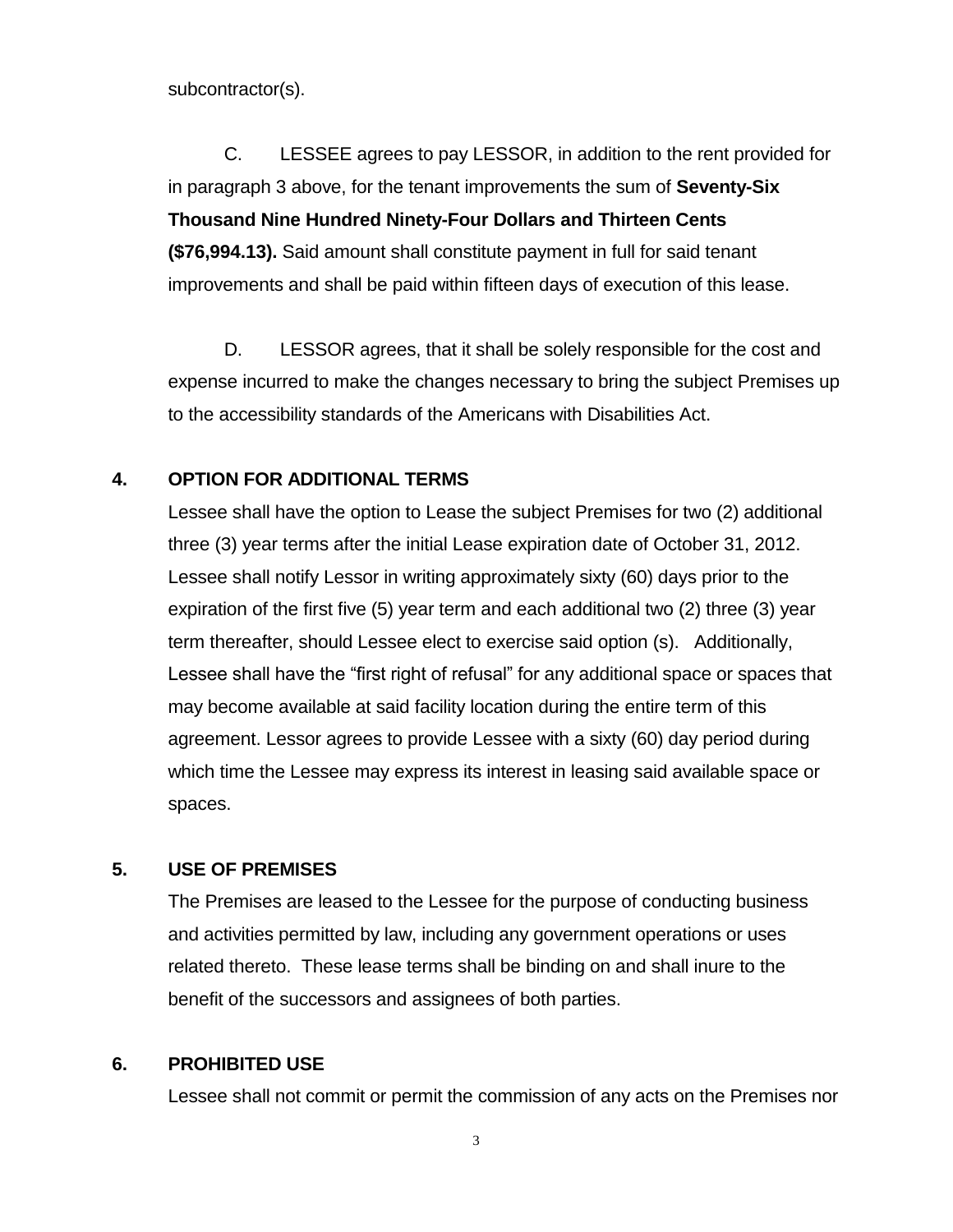permit the use of the Premises in any way that will:

- (a) Increase the existing fire rates or cancel any fire, casualty, liability or other insurance policy insuring the building or its contents;
- (b) Violate or conflict with any law, statute, ordinance, governmental rule or regulation whether now in force or hereinafter enacted, governing the Premises;
- (c) Obstruct or interfere with the rights of other tenants or occupants of the building or injure or annoy them; and
- (d) Constitute commission of a waste on the Premises.

## **7. INSURANCE**

LESSOR shall provide proof of a policy of insurance satisfactory to the El Dorado County Risk Manager and documentation evidencing that LESSOR maintains insurance that meets the following requirements:

- A. Commercial General Liability Insurance of not less than \$1,000,000 combined single limit per occurrence for bodily injury and property damage.
- B. Workers' Compensation and Employers' Liability Insurance covering all employees of LESSOR as required by law in the State of California.
- C. LESSOR shall furnish a certificate of insurance satisfactory to the LESSEE as evidence that the insurance required above is being maintained.
- D. The insurance shall be issued by an insurance company acceptable to LESSEE or be provided through partial or total self-insurance likewise acceptable to LESSEE.
- E. LESSOR agrees that the insurance required above shall be in effect at all times during the term of this Lease. In the event said insurance coverage expires at any time or times during the term of this Lease, LESSOR agrees to provide at least thirty (30) days prior to said expiration date, a new certificate of insurance evidencing insurance coverage as provided for herein for not less than the remainder of the term of the Lease, or for a period of not less than one (1) year. New certificates of insurance are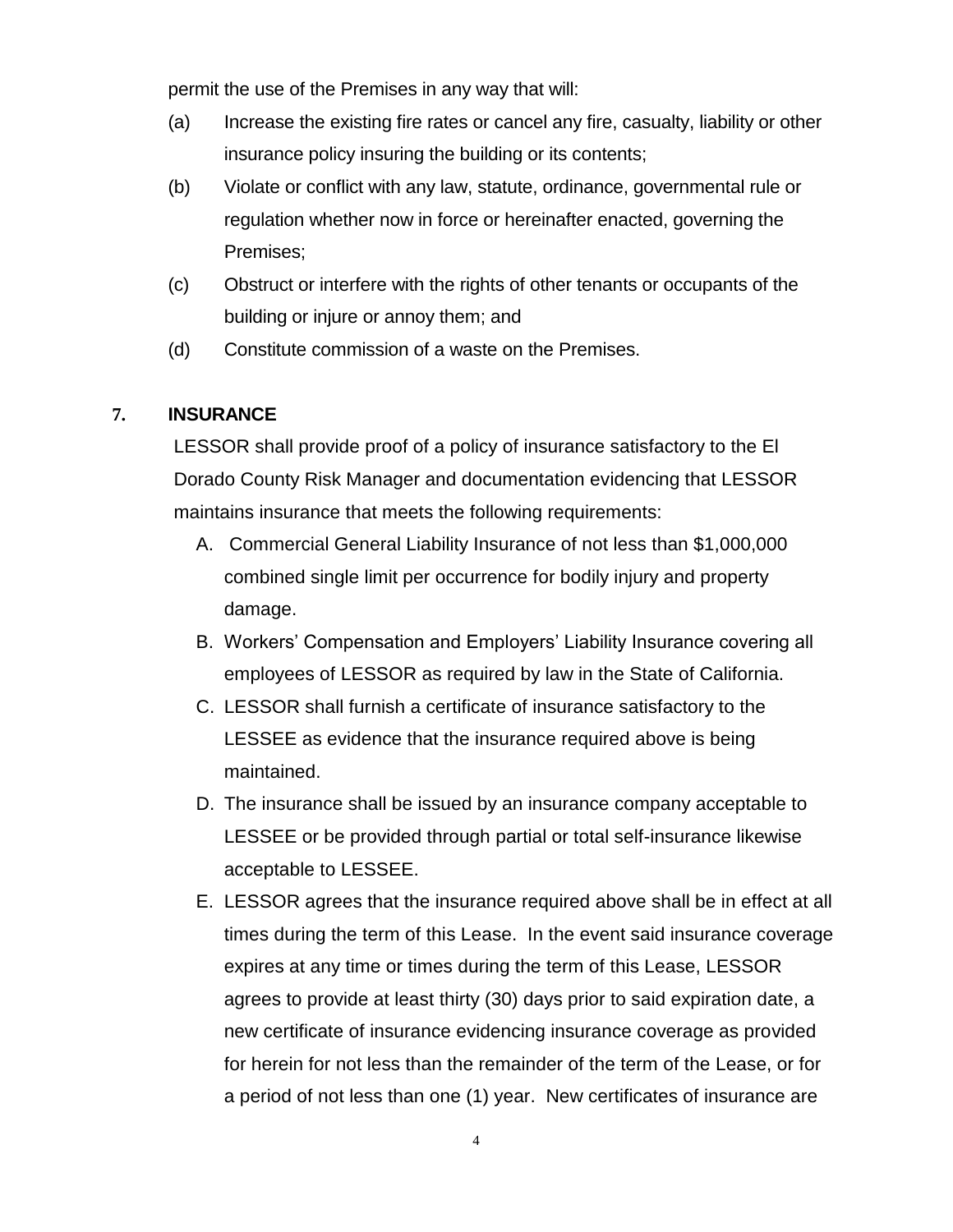subject to the approval of LESSEE and LESSOR agrees that the Lease shall not commence prior to the giving of such approval. In the event the LESSOR fails to keep in effect at all times insurance coverage as herein provided, LESSEE may, in addition to any other remedies it may have, terminate this Lease upon the occurrence of such event.

- F. The certificate of insurance must include a provision stating that the insurer will not cancel the insured's coverage without 30 day prior written notice to the LESSEE.
- G. Any deductibles or self-insured retention must be declared to and approved by the LESSEE. At the option of the LESSEE either the insurer shall reduce or eliminate such deductibles or self-insured retention as respects the LESSEE, its officers, officials and employees; or LESSOR shall procure a bond guaranteeing payment of losses and related investigations, claim administration and defense expenses.
- H. Any failure to comply with the reporting provisions of the policies shall not affect coverage provided to the LESSEE, its officers, officials, employees or volunteers.
- I. The insurance companies shall have no recourse against the LESSEE, its officers, officials or employees for payment of any premiums or assessments under any policy issued by any insurance company.
- J. LESSOR's obligations shall not be limited by the foregoing requirements and shall survive the expiration of this Agreement.
- K. In the event LESSOR cannot provide an occurrence policy, LESSOR shall provide insurance covering claims made as a result of performance of this Lease for not less than three (3) years following completion of this Lease.
- L. The Certificate of Insurance shall meet additional standards as may be determined by the LESSEE, either independently or in consultation with LESSEE's Risk Manager, as essential for protection of LESSEE.
- M. LESSOR shall provide property insurance on all real property owned by LESSOR covered by this Lease under a standard "all risk" policy. The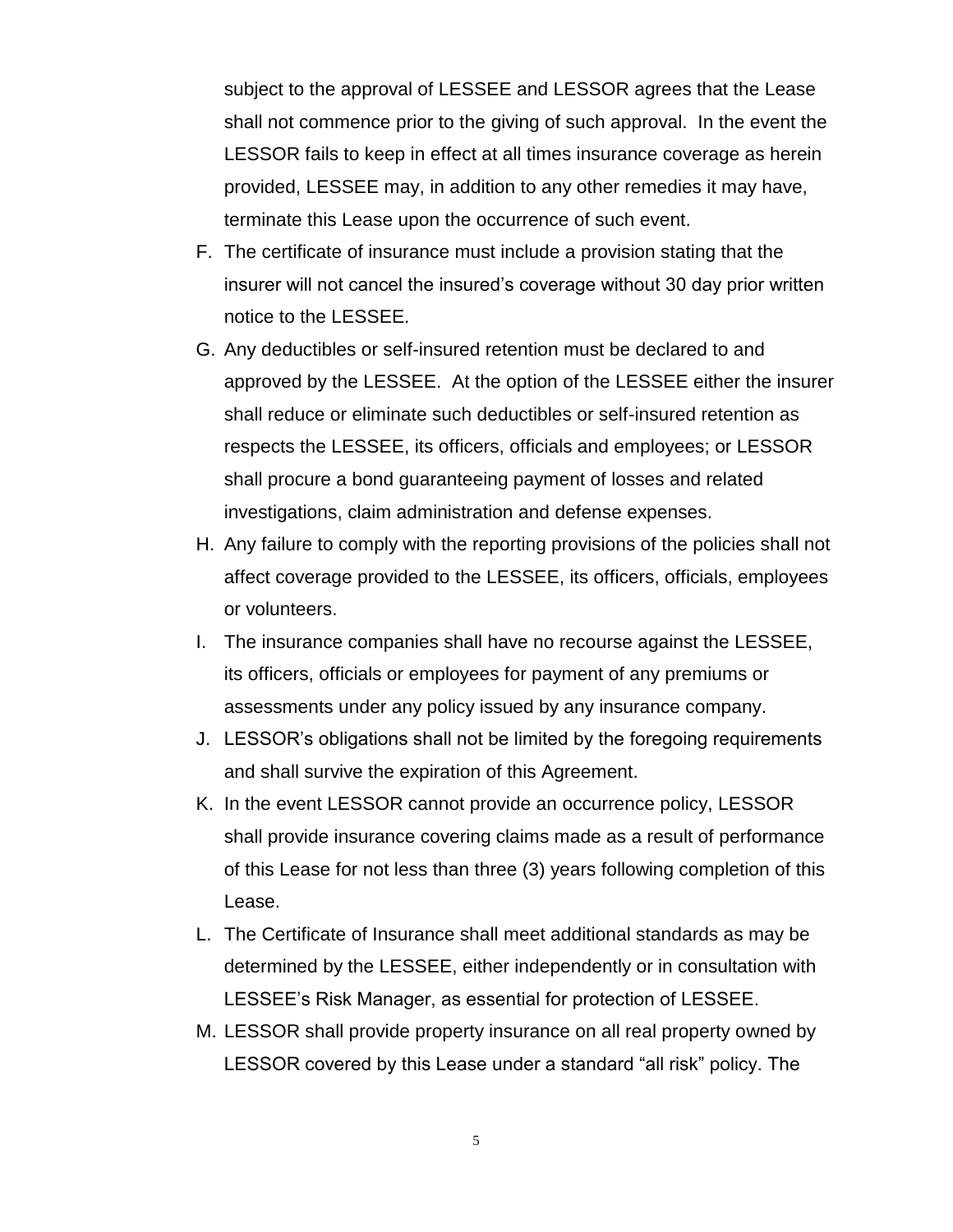policy shall insure for not less than ninety percent (90%) of the replacement value of the property.

#### **8. INDEMNIFICATION**

LESSOR shall indemnify, defend, and hold harmless LESSEE, its officers, agents and employees, from and against any claims, actions, suits, costs, expenses (including reasonable attorney's fees) and other cost of defense incurred or liabilities, whether for damage to or loss of property, or injury to or death of person, which in any way arise from or are connected with the acts or omissions of LESSOR or its officers, agents, employees, contractors, subcontractors, or business invitees, or LESSOR' S use of the Premises, unless such damage, loss, injury, or death shall be caused by the sole, or active negligence of County, or the willful misconduct of County, as expressly provided by statute.

LESSEE shall indemnify, defend, and hold harmless LESSOR, its officers, agents, and employees, from and against any claims, actions, suits, costs, expenses (including reasonable attorney's fees) and other cost of defense incurred or liabilities, whether for damage to or loss of property, or injury to or death of person, which in any way arise from or are connect with the acts or omissions of LESSEE or its officers, agents, employees, contractors, subcontractors, or business invitees, or LESSEE'S use of the Premises to the extent such loss, damage, injury, or liability is not covered by the insurance required as provided for in paragraph 7. "INSURANCE" above, unless such damage, loss, injury or death shall be caused by the sole, or active negligence of LESSOR, or the willful misconduct of LESSOR.

The duties of LESSOR or LESSEE to indemnify and save each other harmless include the duties to defend as set forth in California Civil Code Section 2778. The provisions of this section shall survive the termination of the Lease for any event occurring prior to the termination.

## **9. ALTERATIONS**

Lessee shall not make or permit any other person to make any alterations to the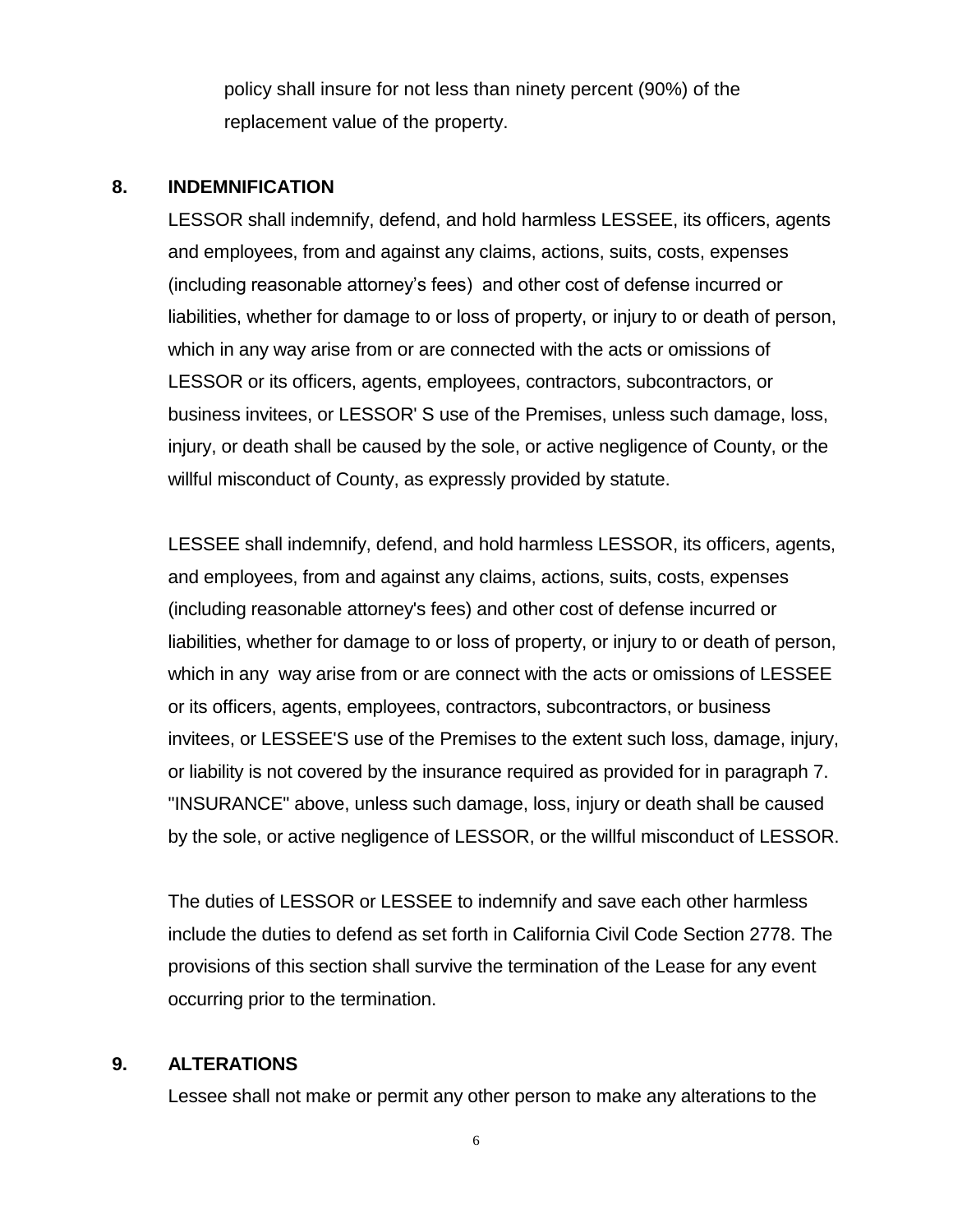Premises without the written consent of Lessor first obtained. Should Lessor consent to the making of any alterations to the Premises by the Lessee, subsequent to execution of this Lease, said alterations shall be made at the sole cost and expense of Lessee by a contractor or other person selected by Lessee and approved in writing by Lessor before work commences. Any and all alterations, with the exception of previously approved relocatable walls and other alterations readily removable without significant damage to the building Premises, interior or exterior, shall on expiration or sooner termination of this Lease, become the property of Lessor and remain on the Premises.

#### **10. MAINTENANCE AND REPAIRS**

Lessee shall, at all times during the term of this Lease and any renewal or extension thereof, maintain, at Lessee's sole cost and expense, the Premises, in a good, clean, and safe condition, and shall on expiration or sooner termination of this Lease surrender the Premises to Lessor in as good condition and repair as they are in on the date of this Lease, reasonable wear and tear and damage by the elements excepted. Lessee shall be responsible for interior light bulbs and ballast replacement, signage costs, carpet cleaning, touch up painting, and HVAC filter replacement. If at any time a security alarm system is needed it will be at the sole cost and expense of the Lessee.

#### **11. ADA MODIFICATIONS**

Lessor agrees at its sole cost and expense to make changes necessary to bring the subject premises up to the accessibility standards of the Americans with Disabilities Act (ADA).

#### **12. INSPECTION BY LESSOR**

Lessee shall permit Lessor or Lessor's agent, representative, or employees to enter the Premises at all reasonable times for the purpose of inspecting the Premises to determine whether Lessee is complying with the terms of the Lease and for the purpose of doing other lawful acts that may be necessary to protect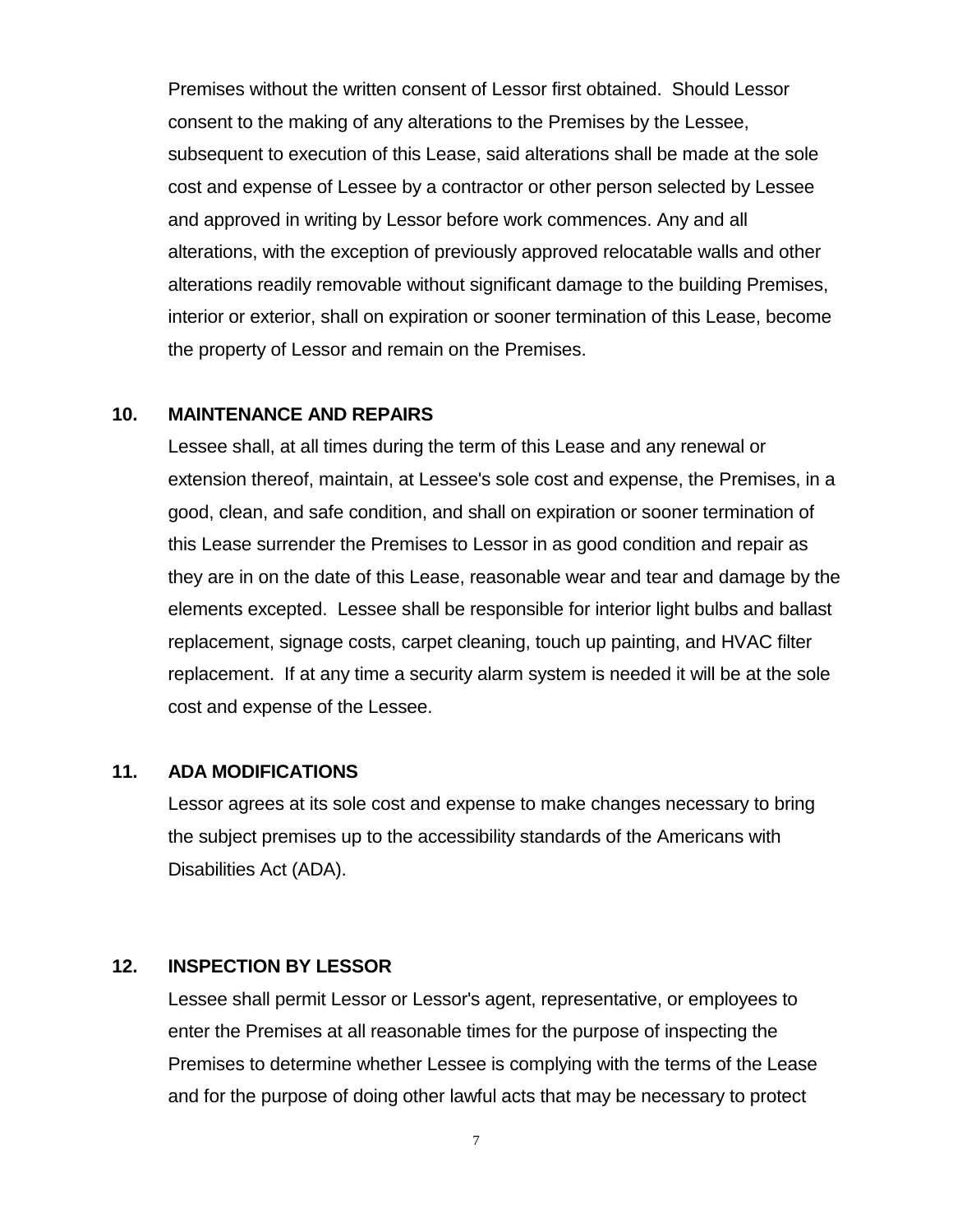Lessor's interest in the Premises under this Lease.

## **13. SERVICES FURNISHED BY LESSOR**

Lessor is responsible for the payment of all local, state and federal taxes associated with or attributable to the property subject to this Lease Agreement, the operation of this Lease and the income flowing to Lessor through this Lease agreement. Lessor shall, at Lessor's own cost and expense, maintain the exterior walls, exterior windows, exterior doors, automobile parking areas, exterior lighting, sidewalks, retaining walls, ramps, plumbing, electrical, heating and airconditioning, landscaped areas, air-conditioning and heating equipment and ductwork, and roof and structural supports of the building of which the Premises are a part, in good order and repair, excepting any repairs caused by the negligent or willful act of Lessee or Lessee's agents or servants.

## **14. UTILITIES**

- (a) Water and sewer suitable for the intended use of the Premises shall be provided and paid by Lessor.
- (b) Gas and/or electric utilities shall be obtained and paid by Lessee.
- (c) Janitorial services shall be provided and paid by Lessee.
- (d) Garbage removal shall be provided and paid for by Lessee.
- (e) Lessee shall obtain and pay for telephone service.
- (f) Snow Removal shall be provided by and paid by Lessor. (if applicable)

#### **15. AIR-CONDITIONING AND HEATING**

Lessor has provided, and shall maintain, or cause to be maintained, in the building of which the Premises are a part, an air conditioning and heating system.

#### **16. DESTRUCTION OF PREMISES**

Should said Premises, or the building of which they are a part, be damaged or destroyed by any cause not the fault of Lessee, Lessor shall at Lessor's sole cost and expense promptly repair the same and the rent payable under this Lease shall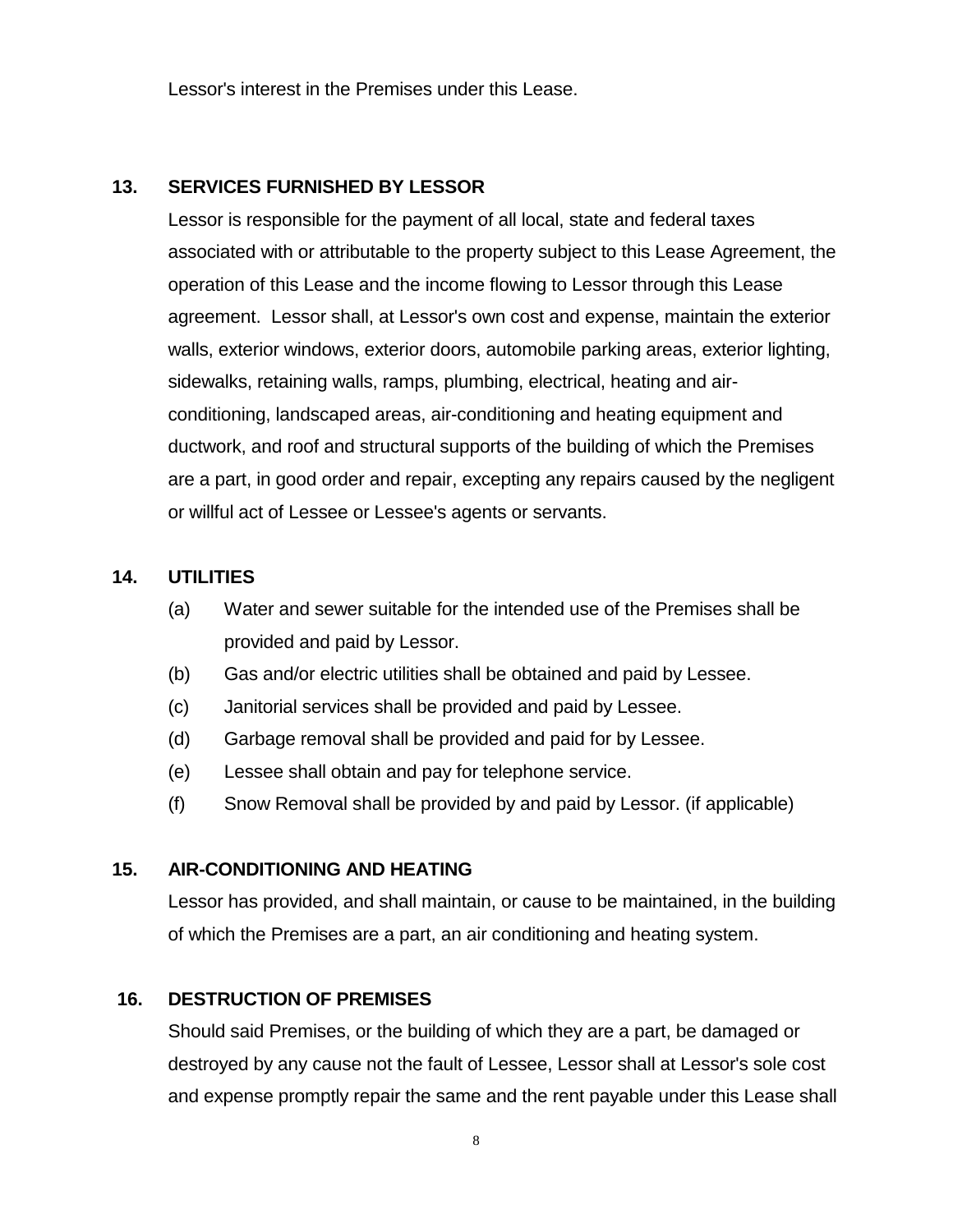be abated for the time and to the extent Lessee is prevented from occupying the Premises in their entirety; provided, however, that should the cost of repairing the damage or destruction exceed twenty-five (25%) percent of the full replacement cost of the Premises, Lessee may choose, in lieu of Lessor making the repairs required by this paragraph to terminate this Lease by giving Lessor ten (10) days' written notice of such termination.

## **17. CONDEMNATION OF PREMISES**

Should all or any part of the Premises be taken by any public or quasi-public agency or entity under the power of eminent domain during the term of the Lease:

- (a) Either Lessor or Lessee may terminate this Lease by giving the other thirty (30) days' written notice of termination; provided, however, that Lessee cannot terminate this Lease unless the portion of the Premises taken by eminent domain is so extensive as to render the remainder of the Premises useless for the purposes intended by this Lease.
- (b) Any and all damages and compensation awarded or paid because of the taking, except for amounts paid Lessee for moving expenses or for damage to any personal property or trade fixtures owned by Lessee, shall belong to Lessor, and Lessee shall have no claim against Lessor or the entity exercising eminent domain power for the value of the unexpired term of this Lease.
- (c) Should any portion of the building containing the Premises, other than the Premises, be taken by eminent domain, Lessor or Lessee may, at its option, terminate this Lease.

## **18. ASSIGNMENT OR SUBLEASING**

Lessee shall not sub-lease, encumber, assign, or otherwise transfer its rights or interests under this Lease, without the express written consent of the Lessor first had and received, provided said consent by Lessor shall not be unreasonably withheld.

## **19. ACTS CONSTITUTING BREACHES BY LESSEE**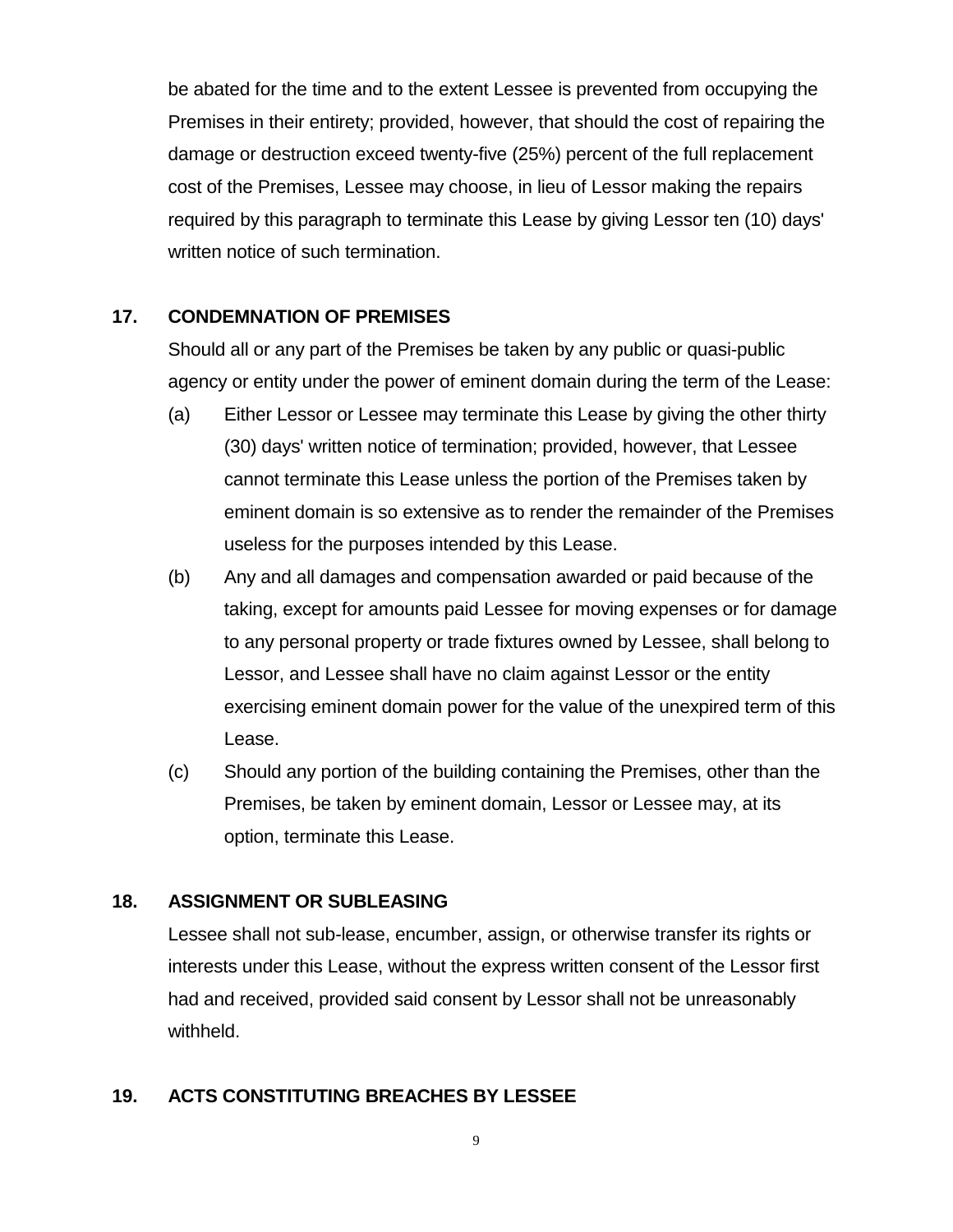Lessee shall be guilty of a material default and breach of this Lease should:

- (a) Any rent be unpaid when due and remain unpaid for thirty (30) days after written notice to pay such rent or to surrender possession of the Premises has been given to Lessee by Lessor;
- (b) Lessee default in the performance of or breach any provision, covenant, or condition of this Lease other than one for the payment of rent and such default or breach is not cured within thirty (30) days after written notice thereof is given by Lessor to Lessee; or
- (c) Lessee breaches this Lease and abandons the Premises prior to the expiration of the term of this Lease.

#### **20. NON-APPROPRIATION**

Lessor acknowledges that Lessee's funding for this Lease is in large part dependent upon receipt of certain state, federal and other funds by Lessee. Lessee may terminate this Lease upon sixty (60) days notice if funds are not budgeted in any fiscal year for the leasehold of these Premises. If the termination for lack of funding provision of this paragraph is utilized by the Lessee, Lessee agrees not to lease other space for the non-funded function for the remainder of the then-current fiscal year.

## **21. LESSOR'S LIABILITY**

In the event of a transfer of Lessor's title or interest to the property during the term of this Lease, Lessee agrees that the grantee of such a transfer will be substituted as Lessor under this Agreement, provided that all deposits are transferred to the grantee. Lessor shall be released from all future liability under this Lease Agreement, but shall not be released from the obligation to indemnify Lessee under paragraph 8 above for acts or omissions occurring prior to the transfer unless so released by Lessee in writing.

#### **22. NOTICES**

Except as otherwise expressly provided by law, any and all notices or other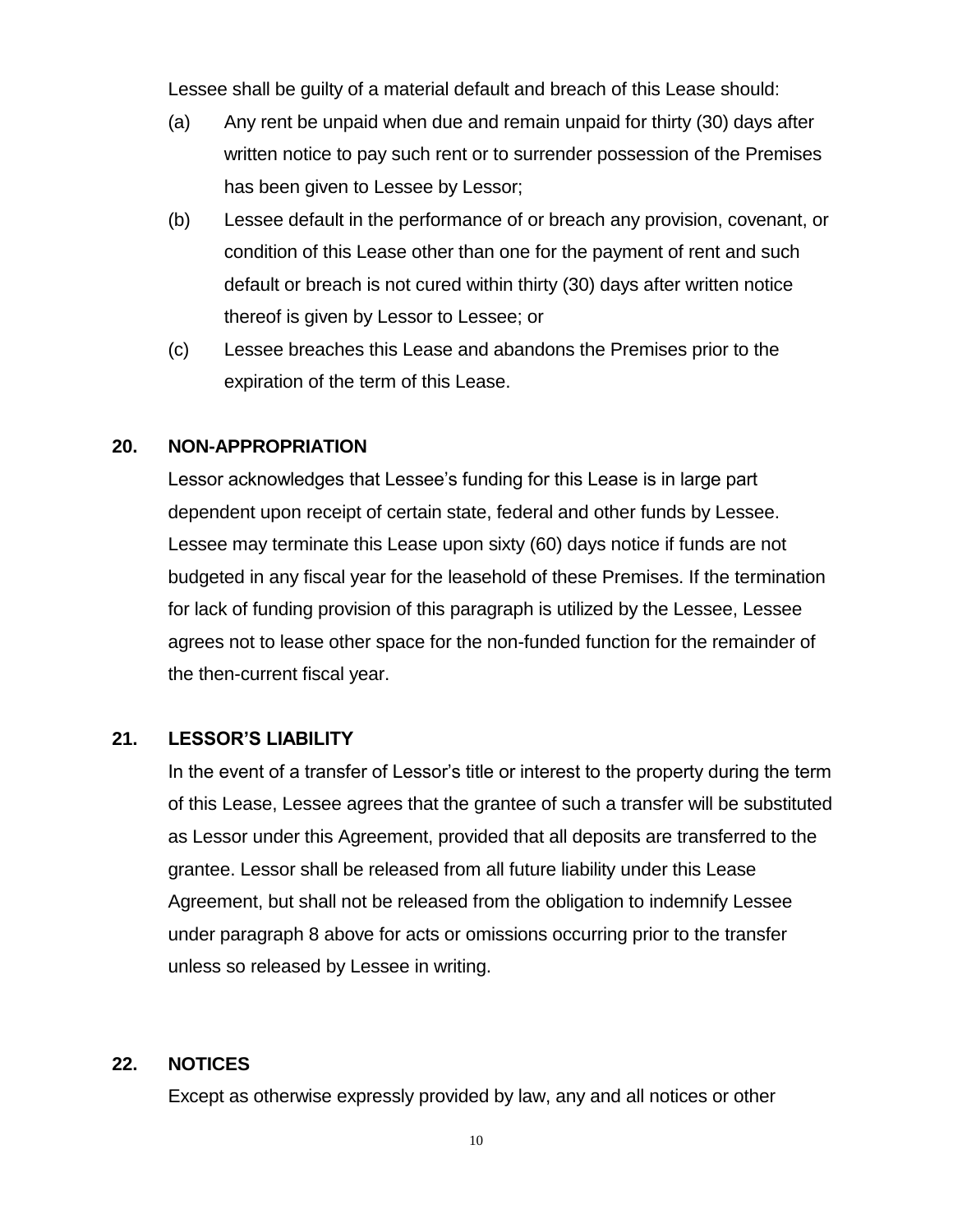communications required or permitted by this Lease or by law to be served on or given to either party hereto by the other party hereto shall be in writing and shall be deemed duly served and given when personally delivered to the party, Lessor or Lessee, to whom it is directed or any managing employee of such party or, in lieu of such personal service, when deposited in the United States mail, first-class postage prepaid, addressed to:

| Lessor:                  | Golden Plaza I, LLC<br>P. O. Box 188321<br>Sacramento, CA 95818                                    |
|--------------------------|----------------------------------------------------------------------------------------------------|
| Attention:               | <b>Brady McGuire</b><br>Telephone: (916) 455-0982                                                  |
| Lessee:                  | County Of El Dorado, General Services Department<br>360 Fair Lane<br>Placerville, California 95667 |
| Attention:<br>Telephone: | George Sanders, Deputy Director<br>(530) 621-5846                                                  |

Either party, Lessor or Lessee, may change its address for purposes of this paragraph by giving written notice of the change to the other party in the manner provided in this paragraph.

## **23. BINDING ON HEIRS AND SUCCESSORS**

This Lease shall be binding on and shall inure to the benefit of the heirs, executors, administrators, successors, and assigns of the parties, Lessor and Lessee, hereto.

## **24. TIME OF ESSENCE**

Time is expressly declared to be the essence of this Lease.

## **25. WAIVER**

The waiver of any breach of any of the provisions of this Lease by Lessor shall not constitute a continuing waiver or a waiver of any subsequent breach by Lessee either of the same or of another provision of this Lease.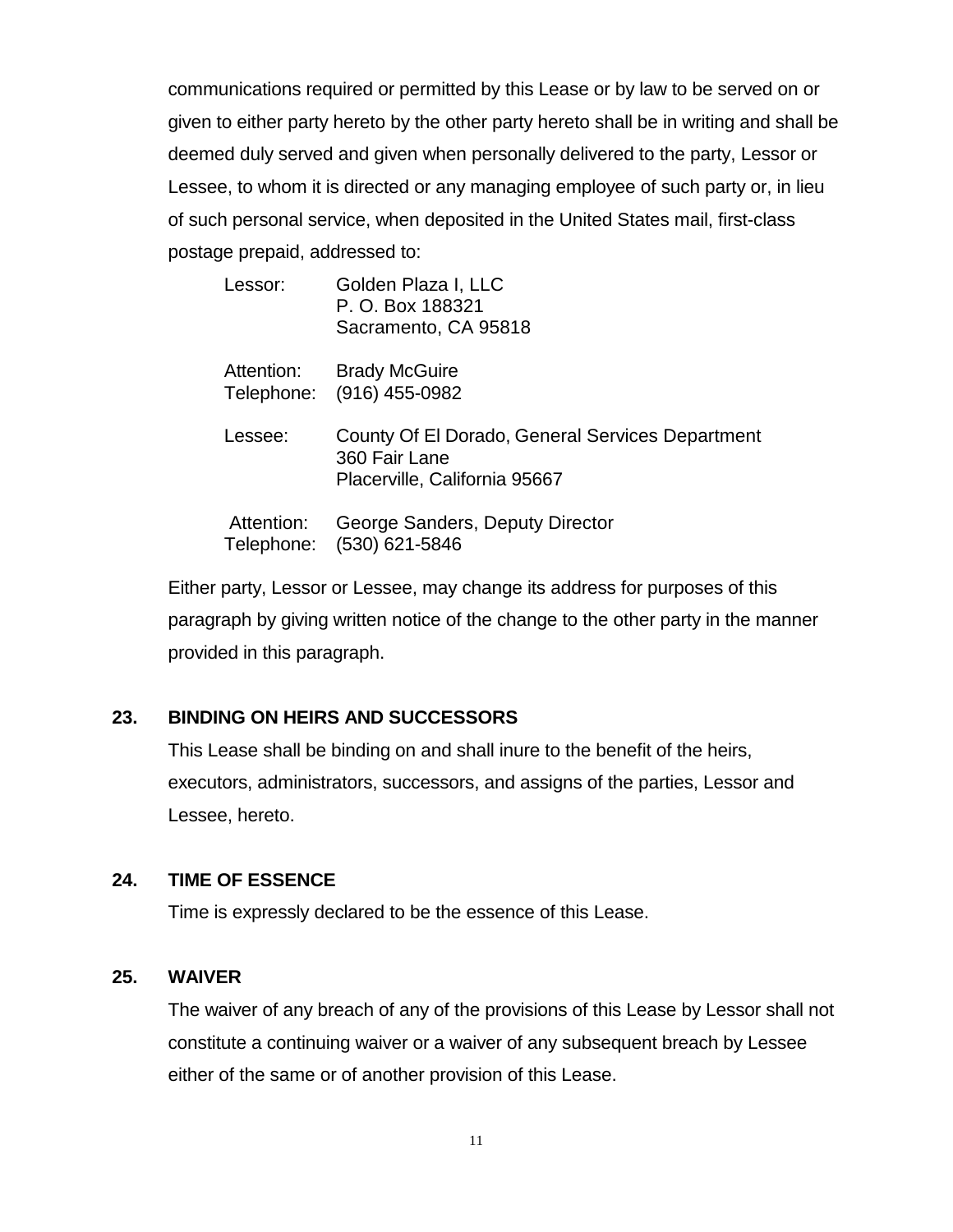#### **26. SOLE AND ONLY AGREEMENT**

This instrument constitutes the sole and only agreement between Lessor and Lessee respecting the Premises and correctly sets forth the obligations of Lessor and Lessee to each other as of its date. Any agreements or representations respecting the Premises or their leasing by Lessor to Lessee not expressly set forth in this instrument are null and void.

## **27. HOLD OVER**

Any holding over after the expiration of this Lease shall be construed as a monthto-month tenancy at the monthly rental amount then in effect. In the event the Lessor wishes to terminate said month to month tenancy, Lessor shall provide Lessee written notice at least ninety (90) days prior to said termination.

#### **28. SEVERABILITY**

If any provision, clause or part of this Lease Agreement, or the application thereof under certain circumstances, is held invalid, the remainder of this Lease Agreement or the application of such provisions, clauses, or parts under other circumstances shall not be affected thereby.

## **29. CALIFORNIA FORUM AND LAW**

Any dispute resolution action arising out of this Lease Agreement, including, but not limited to, litigation, mediation, or arbitration, shall be brought in El Dorado County, California, and shall be resolved in accordance with the laws of the State of California.

## **30. ATTORNEY'S FEES**

Should any litigation be commenced between Lessor and Lessee concerning the Premises, this Lease, or the rights and duties of either Lessor or Lessee in relation thereto, the party, Lessor or Lessee, prevailing in such litigation shall be entitled, in addition to such other relief as may be granted, to a reasonable sum as and for its attorney's fees in the litigation which shall be determined by the court in such litigation or in a separate action brought for that purpose.